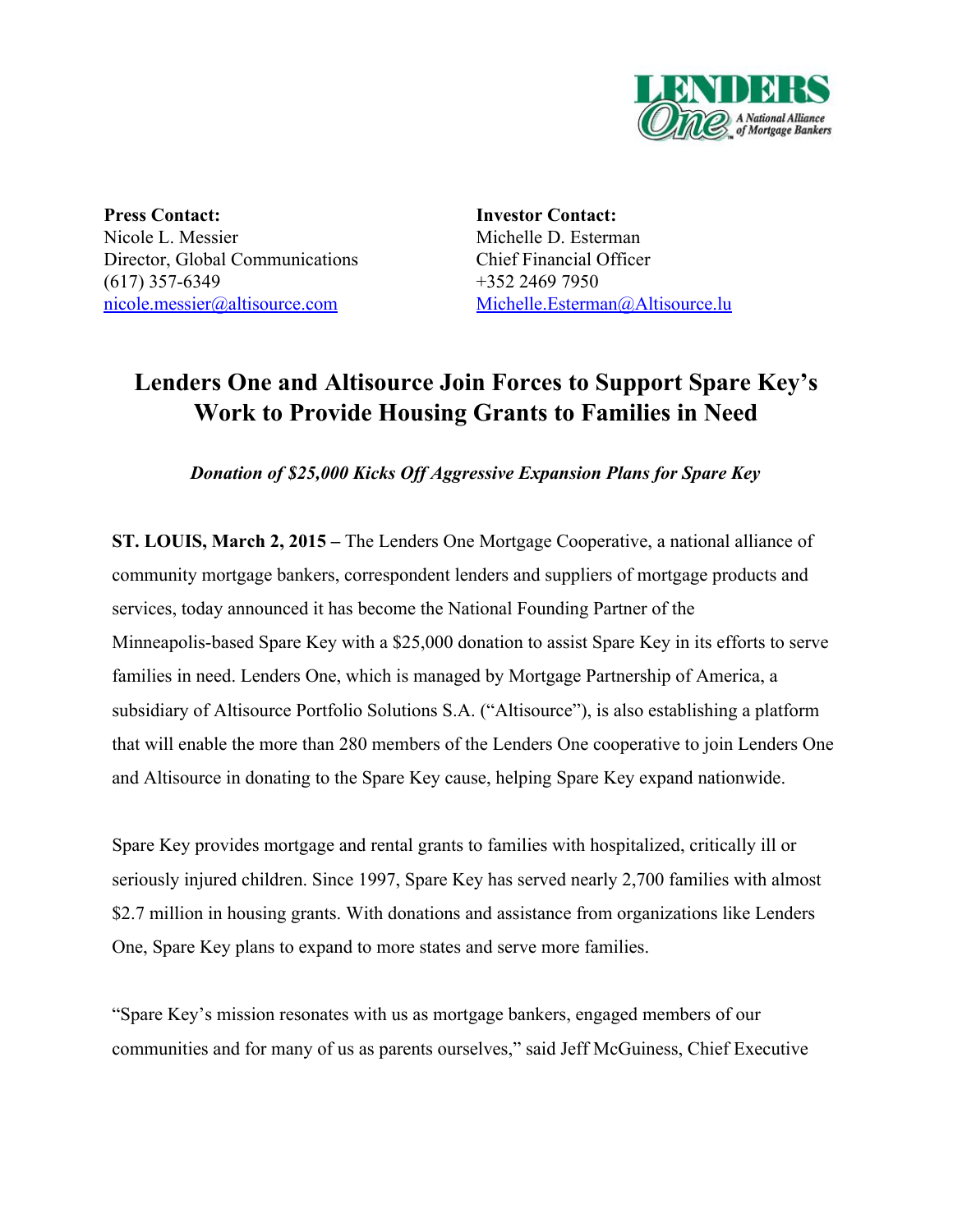

Officer of Lenders One. "We are proud to stand alongside Spare Key and help provide some peace of mind to families impacted by the hospitalization of a child."

more-

## Lenders One/Spare Key page 2

"We believe in Spare Key's mission to help families during a time when their focus should be on their children's health and well-being," said William Shepro, Chief Executive Officer of Altisource. "This united commitment with Lenders One will help this organization spread its vision across our nation where millions of families each day are forced to make tough choices between financial pressures and supporting their children in need."

"To be able to expand Spare Key throughout the country, with the assistance of Altisource, Lenders One and its members is a gift to families desperate for our program services," said Erich Mische, Executive Director at Spare Key. "This generosity and the exposure we now have through the Lenders One cooperative, and the awareness that comes with it, will enable us to expand our mission of helping families nationwide in a way we could have only imagined in the past."

The donation was presented Feb. 28, 2015 during the Spare Key Groove Gala 2015, a gala celebration annual dinner recognizing the organization's work. The event, featuring more than 600 attendees was held at the Aria in Minneapolis, MN.

#### **About Lenders One Mortgage Cooperative**

Lenders One [\(www.LendersOne.com\)](http://www.lendersone.com/) was established in 2000 as a national alliance of independent mortgage bankers, correspondent lenders and suppliers of mortgage products and services. Members of the St. Louis-based platform originated \$200 billion in mortgages in 2014; collectively ranking as one of the largest retail mortgage origination entities in the U.S. Lenders